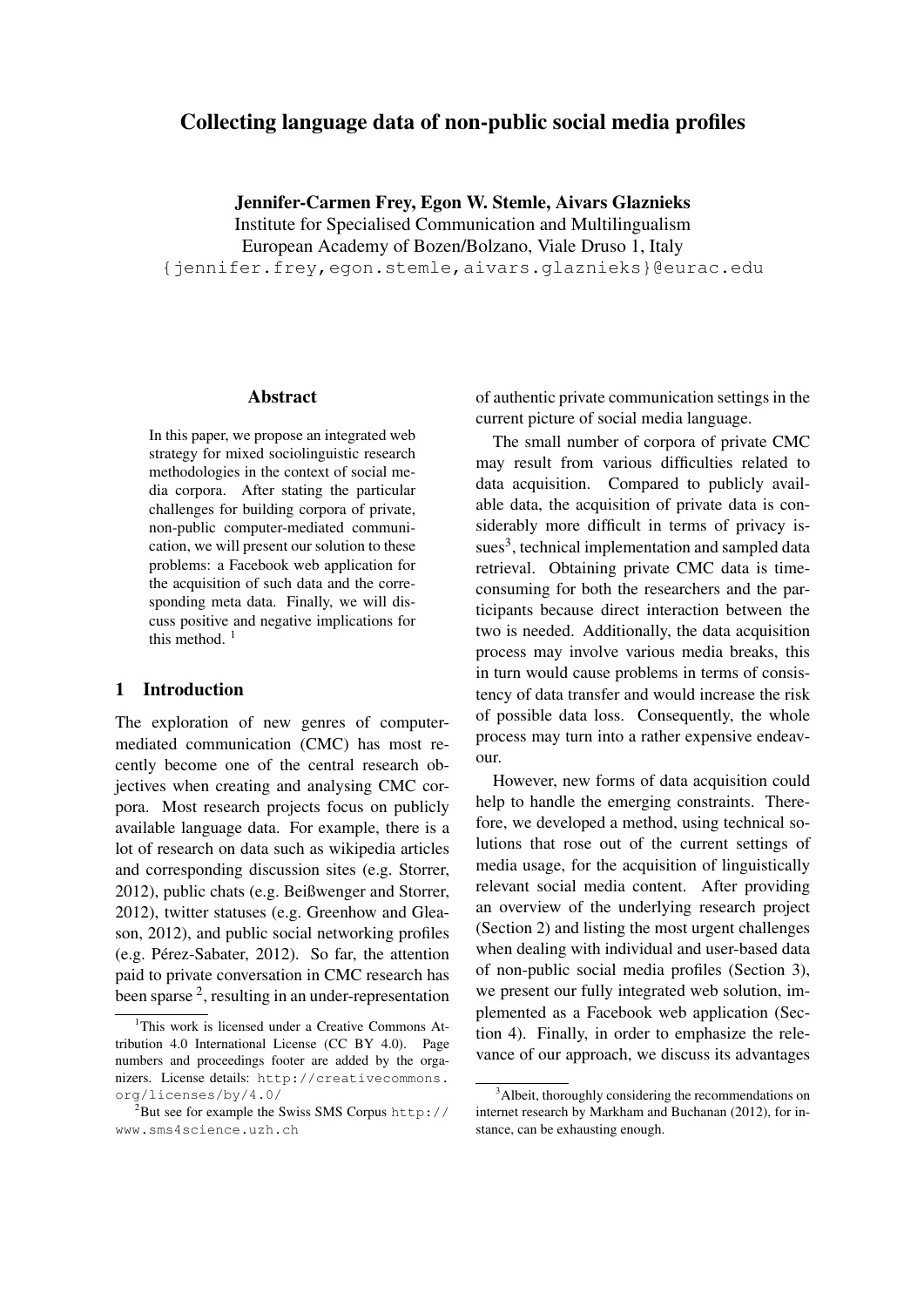and disadvantages (Section 5).

### 2 The DiDi Project

The DiDi project investigates the characteristics of South Tyrolean language use on the Social Networking Service (SNS) Facebook by following a sociolinguistic user-based perspective on language data (Androutsopoulos, 2013). Therefore, the goal is to create a corpus of individual SNS communication that can be linked to other user-based data such as age, web experience and communication habits. We gathered sociodemographic information through an online questionnaire and collected the language data of the entire range of social interactions, i.e. publicly accessible data as well as non-public conversations (status updates and comments with restricted privacy settings, private messages, and chat conversations meaning instant messaging) written and published just for friends or a limited audience.<sup>4</sup> Two month after the release of the app, we ended the data acquisition phase with about 150 users that interacted with the app, offering access to their language data and answering the questionnaire. From those we collected 21.400 private messages, 9.248 status updates (6.784/73% nonpublic) and 5.399 wall comments (4.622/86% non-public), that matched our specific research criteria (L1 German, living in South Tyrol, texts originated in 2013).

# 3 Challenges for the Acquisition of non-Public SNS Data for CMC Corpora

Bolander and Locher (2014) and Beißwenger and Storrer (2008) discuss, among others, general issues and challenges for corpora of publicly available CMC data. When dealing with non-public data the stated issues of data acquisition for CMC corpora become more demanding: *legal concerns* add to *ethical issues* already mentioned in previous research, and *technical demands* related to *authentic* data retrieval and the linking of *mixed resources* (i.e. language data and sociolinguistic meta information) get more challenging.

For technical and legal reasons of data

acquisition interaction between the user and the researcher becomes an inevitable necessity. Whereas the *legal* situation of the research usage of user-generated language data is still under debate for generally public data, the trend leans towards seeking user consent. User-generated language data is always bound to copyright restrictions therefore making every modification, (re)publication or citation, potentially problematic (cf. Baron et al., 2012). Furthermore, ethical considerations researchers should also respect when doing data acquisition of private personal data, demand that such a consent is to be received in advance and that the user data is anonymised (Beißwenger and Storrer, 2008). For non-public data, this legal and ethical issues are of course even more critical.

But also *technical constraints* make it necessary to interact with the user, to gain access to the data. Most media platforms therefore offer interfaces for third parties to obtain access via an explicit permission from the user. With regard to this, a user consent for the usage of private data is legally – and often technically – necessary.

Finding a *representative sample of participants* for the corpus is another problem that, in fact, many corpus creation projects face. Often expensive public relation campaigns and incentives are necessary to get users to participate in projects where the requested data is personal, often intimate and not written for the public. There are different approaches in gathering the otherwise non-accessible private data, most of them asking for individual submissions of language data by the users as for example in the recent "What's up Switzerland?" project<sup>5</sup>. There, participants of the project need to register and send single threads of conversation via mail, following detailed submission guidelines.

As we wanted to make the participation process as attractive as possible, we tried to find another way to gather the data: Particularly, as we considered this to be tedious for users and researchers, and also troublesome because of privacy doubts on the user side and authenticity doubts on the research side. Speaking of nonpublic language data, the users might feel that

<sup>4</sup> For a detailed description of the project cf. Glaznieks and Stemle (Submitted).

<sup>5</sup>http://www.whatsup-switzerland.ch/ en/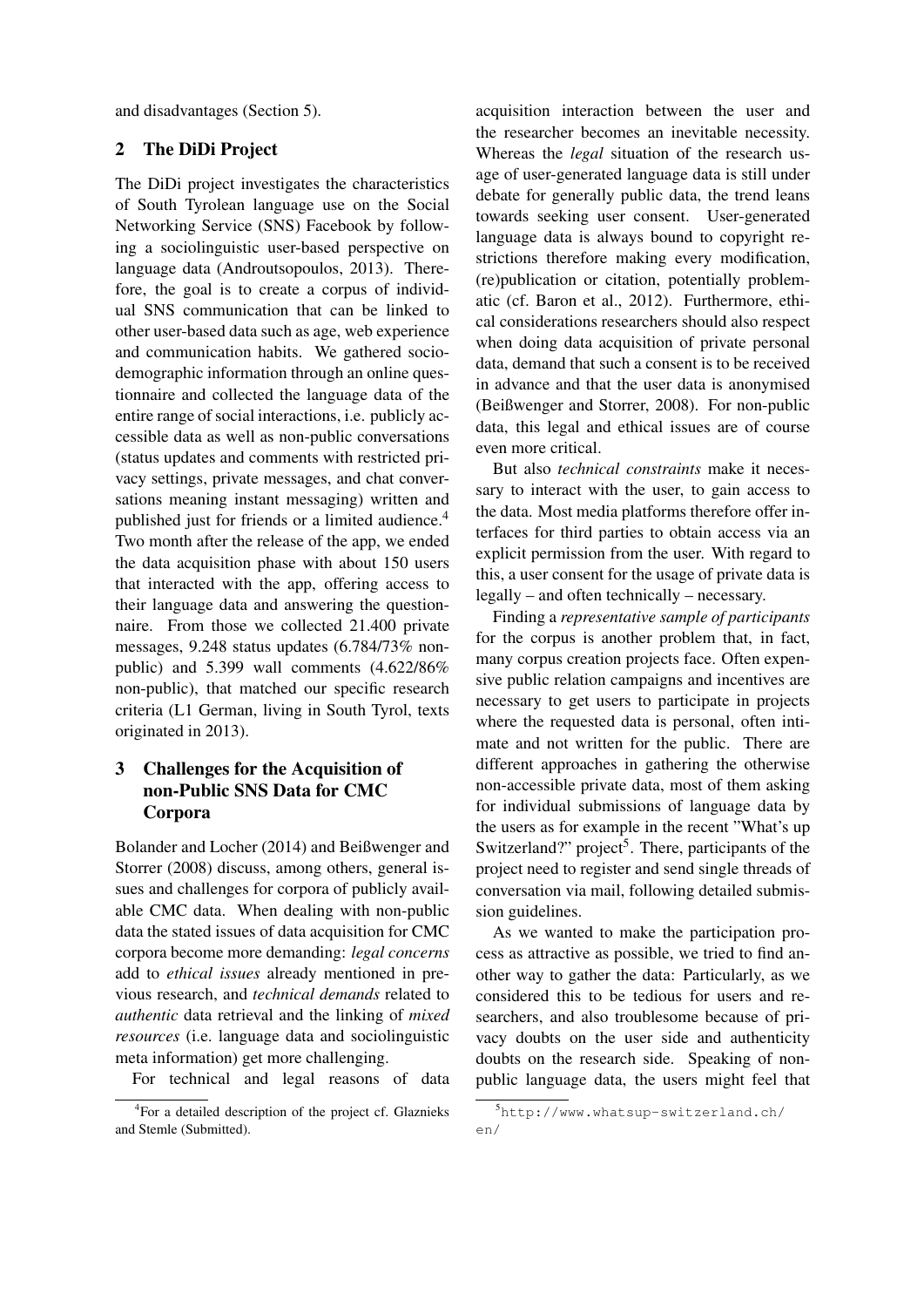their writing does not reflect "proper" language use, and hence brush it up before donating it. Such modifications however reduce the *authenticity* of the data and should be avoided when analysing the language use in social media.

For the reasons of gaining user consent and sociolinguistic meta-data with the highest privacy for participants (i.e. no personal interaction, no backtracking via mail addresses, etc.) and collecting authentic language data, automatic data collection should be preferred over submission by users. Besides it will make the participation more attractive by simplifying the procedure of sharing language and meta data in an integrated, easy and time-saving way, that is also genuine in that media setting (i.e. the participation stays within the same platform, using the platforms interfaces and methods that are already familiar for users).

### 4 Non-Public SNS Data for CMC Corpora – the DiDi Web App

To address the challenges described in section 3, we designed a Facebook web application that manages all the necessary interaction with the participants.<sup>6</sup> A complete run-through consists of the following steps:

- 1. informing potential participants about the research project, the privacy policy and the data usage declaration;
- 2. providing options for the user to choose which content to share (private inbox and/or personal wall) and thereby increasing the transparency for the user about which data will actually be retrieved;
- 3. authenticating the user via the Facebook login dialogue (by using the Facebook API);
- 4. obtaining the consent to use, save and republish the user's data (via the web application as well as via the Facebook infrastructure for privacy policies);
- 5. managing the registered user and the granted permissions via the Facebook login dialogue and the Facebook API;
- 6. requesting an anonymous and individual user identifier for the survey client, saving permission flags, and enlisting the user into an internal database;
- 7. redirecting to the survey for the acquisition of the user's meta information;
- 8. providing dynamic feedback to the user about the current progress of the project (e.g. the amount of participants);
- 9. providing the possibility to share the application with Facebook friends to attract more users.

# 5 Properties of an App-Supported Data Acquisition

An app-supported data acquisition has advantageous properties but also some constraints that should be considered.

### 5.1 Advantages

The most important advantage is that the application facilitates the access to authentic, unrevised and non-public domains of every-day computermediated communication. The data is received in a well-defined format and is genuinely machinereadable, easy to restructure or to join with other (social networking) content. Basic annotations, concerning, for instance creation time, privacy settings of content, links to multi-modal elements or devices used for text production, already come with the data.

With respect to the participation process, the web application keeps it as slim and simple as possible. It takes users solely two clicks to donate their language data. After this, the user will be redirected to an integrated online questionnaire. For logging in and accepting the terms of privacy of the app, users do not need to register anywhere but will simply follow the familiar Facebook routines for apps. There is no one-to-one interaction between an authenticated person and a researcher as this would raise privacy issues and doubts in the consistency of anonymisation. Furthermore, legal and ethical constraints are met within the online setting without additional effort. Meta information of the questionnaire and actual language data are automatically linked with an anonymous user identifier, provided by Facebook individually

<sup>&</sup>lt;sup>6</sup>The source code of the DiDi web application is available at https://bitbucket.org/commul/didi for the main application and at https://bitbucket.org/ commul/didi-ws for the corresponding web service.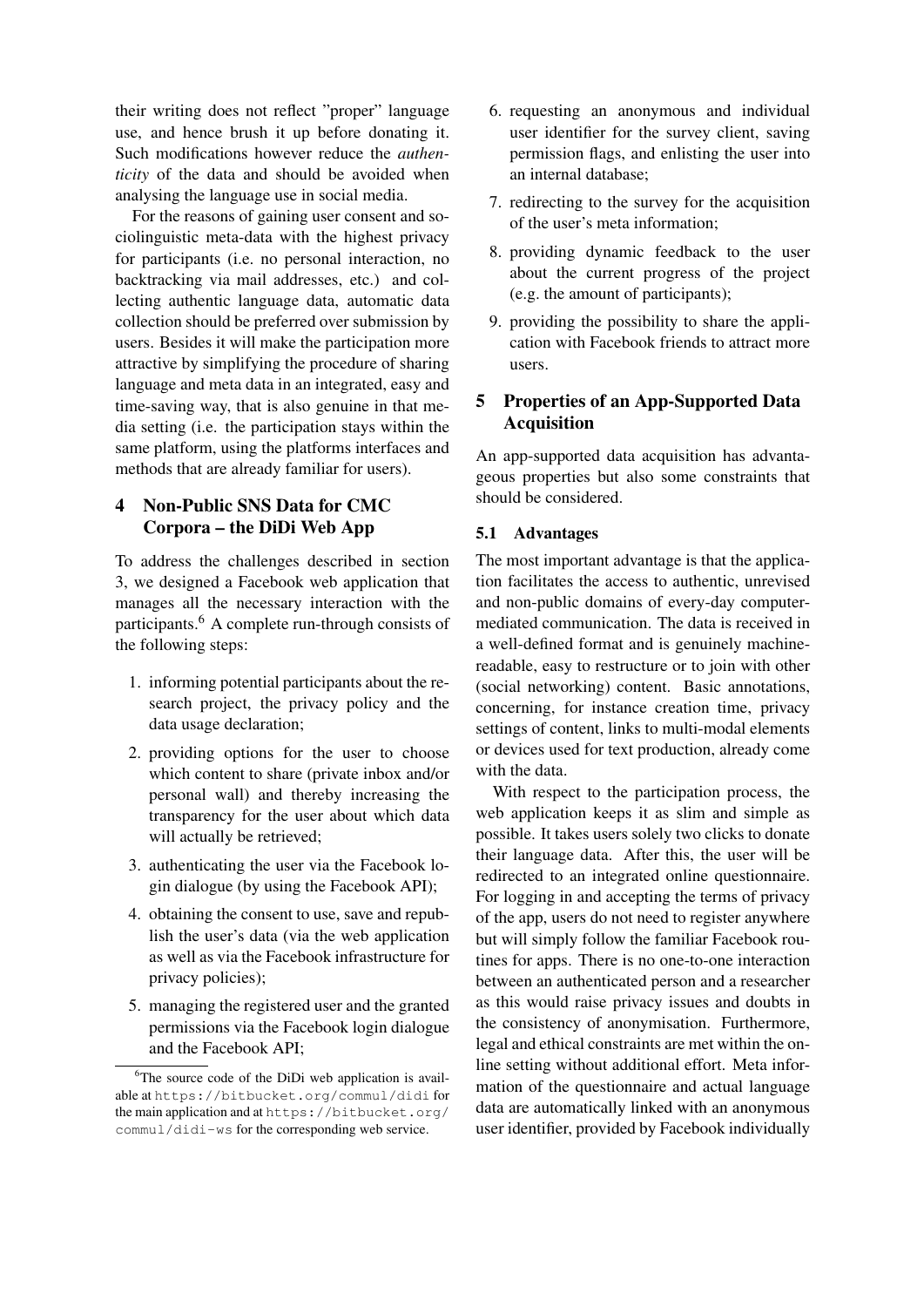for every registered user of the app. Therefore, the identifiers can be used even with third-party survey services without privacy problems.

Moreover, the app procedure facilitates the isolation of user acquisition and interaction with the actual crawling of language data. The application only manages registered users. After logging in, the application grants access to the user's account for a period of 60 days. Thus, using such a web application enables efficient data crawling. While users do not have to wait for the language data download to complete, the risk of data loss and other loading and saving issues decreases, as data can be retrieved in independent processes whenever performance and memory capacities allow it best. Furthermore, server or system failures do not result in data loss since the data can be requested repeatedly.

Finally, there are various possibilities to support the attractiveness of the research project. Dynamic feedback can be given through the application surface allowing participants to be part of a collective community project. The application can be easily shared as Facebook post, blog comment, twitter status, e-mail or any other media content. After having finished the survey, participants can directly share the application with their friends via Facebook. This workflow is genuine to social media contexts and addresses interested users wherever they happen to be. In addition, participants can be reached by Facebook via targeted advertising campaigns that address a specific user subset and are usually paid by conversions or actual reach of the advertisement.

### 5.2 Demands and problems of the application strategy

Using such a web application may save a lot of manual work in data acquisition and be inevitably necessary for the data accessibility. However, it raises the demands on design, development and hosting of the application. Therefore, it increases human workload, required expertise and technical demands. For example, an appropriate infrastructure is needed first of all for the setup of the application (webserver, system and server reliability and monitoring, timely response in case of failures). Secondly, the appropriate infrastructure is needed for a secure and safe data transmission and

storage (internal server storage and services, encrypted data transmission and connection, etc.) to ensure anonymity and protect the users' privacy.

In addition to the implementation of the general app functionality and its technical requirements, usability concerns and graphical interface design principles should also be considered to make the software engaging and easy to handle. Therefore, to minimize the efforts in expertise and workload a general app infrastructure for obtaining facebook and/or other social media content as a reusable module for different projects could be a future objective in CMC corpus research.

Another problem within the app approach is the remaining chance of data loss. Within our application design it was not obvious for the users that the data crawling does not happen at the actual moment of participation. The disassociation of these two procedures favours a comfortable participation and crawling procedure, but may also lead to false presumptions. Users may disauthorise the application directly after the participation and hence avert the subsequent data crawling unintentionally. In addition, Facebook is able to refuse data requests even with valid permissions if they suspect the application to be malware. This could occur when downloading a lot of data or when users repeatedly mark the application as untrustworthy. So, there is no guarantee for a complete access to the data during the entire permission period. Thus, the project's ethical and reliable behaviour should be clear and comprehensible.

#### 6 Conclusion

The proposed web app strategy for the acquisition of SNS data facilitates the collection of nonpublic language data that would otherwise be very complicated or even unfeasible. Therefore, we take our app as a step towards a general and reusable infrastructure that might help to keep the technical efforts for further development low and hence help people to profit from the advantages of this approach.